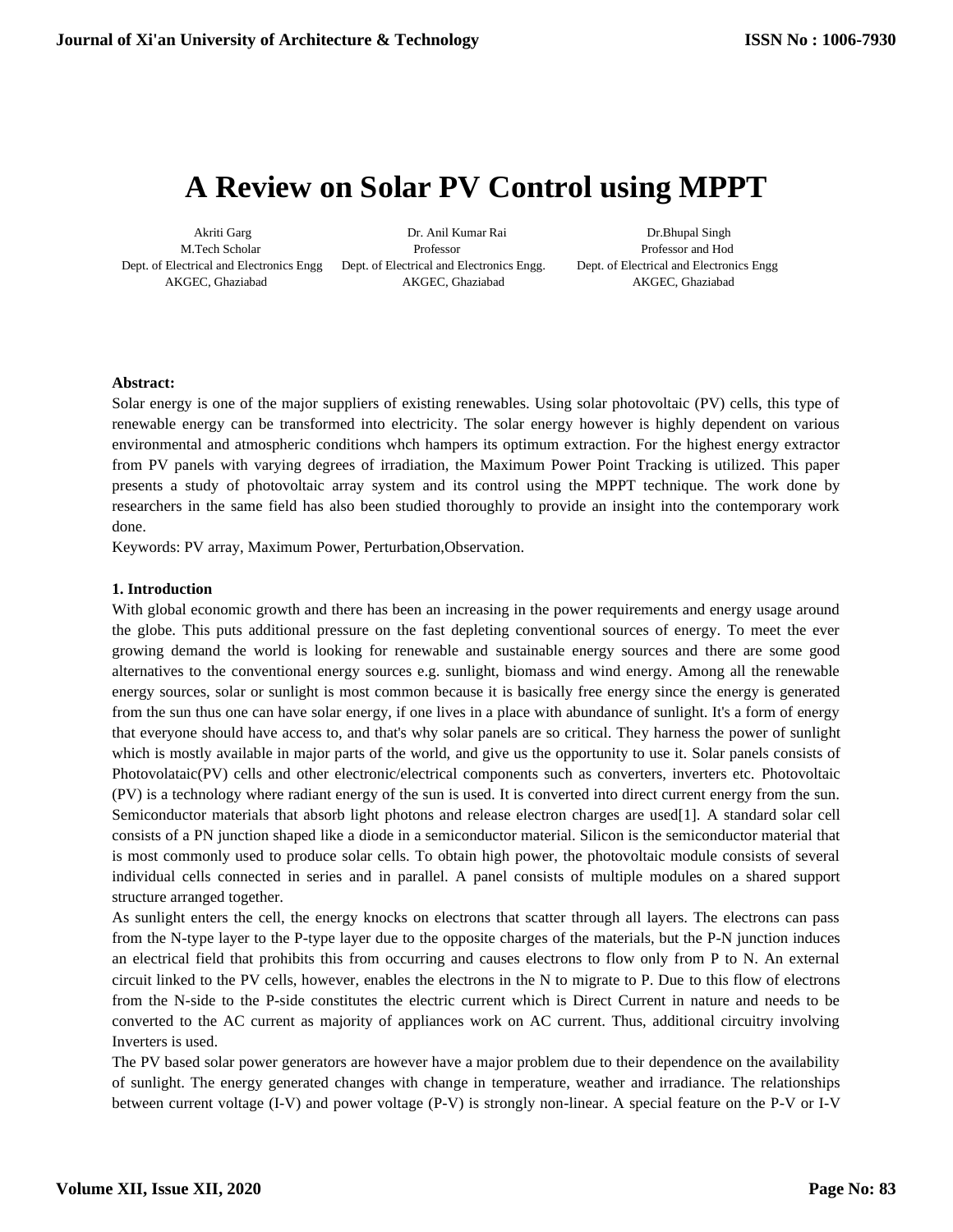curve of the solar array is the Maximum Power Point, which is the unique optimum point for which the efficiency of the whole system achieves its maximum limit[2]. This point can be calculated using equations and characteristic curves of the PV array. A device known as Maximum Point Tracker is often used to determine the MPP. There are a number of algorithms which has been suggested by the researchers, to determine the maximum power point of the PV array.

In this paper, a review of the research being conducted in the field of Maximum Power Point Transfer of the solar PV array has been presented.

# **2. Literature Review:**

According to Zhao et.al [3], in a PV grid generation system there is disparity in sun radiation status and a portion of the PV panel remains in shade, causing a serious energy loss for the parallel photovoltaics due to the dispersion. To overcome this they suggested a method of maximal power point control known as the distributed variable step duty ratio perturb method in order to minimise energy loss and improve the performance of the PV system. The approach of variable steps is rapid and is best suited to this form of distributed generating system.

According to L.Zhang et.al[4] Impedance matching with a dc–dc converter and the maximum power point monitoring using incremental conductance system achieves maximum power transfer in solar microgrid applications. Through continuous operation, supervision and dynamic control is obtained. The requisite output inductor has an inductance versus current characteristic under stable operation, whereby the inductance drops at an increase in current, equal to the increased solar radiation. The authors present a novel method of variable inductance method in which this demand is increasingly being met by the inductive core with increased current and the benefit of reducing the inductive dimension by up to 75 percent and increasing the tracker's operational range for recovering solar energy at low solar energy.

According to H.Li et.al [5], Power interfaces PV systems connecting to the grid can provide both actual and reactive power to satisfy the needs of the power system by means of suitable control algorithms. In order to achieve either the maximal power point (MPPT) and actual power injections and voltage/var push, the author suggested a control algorithm architecture for the three-stage grid-connected PV converter. Automatic and smooth transition between MPPT control mode and a certain amount of actual power control mode. In particular when the PV inverter is in use on a maximum power point with a tension / var control system, PV DC stability is critical for the control design without the DC-to-DC booster stage. During system fluctuations and quick solar radiation shifts, the simulation result on the single-stage PV system confirms that the proposed single-stage control algorithum for PV inverters will provide adequate actual and reactive power resources and maintain PV DC voltage stability during complex system activity and atmospheric conditions.

As the traditional energy supplies are becoming increasingly incapable of meeting global demand for energy due to the world oil shortage and rising demand for energy as per M.AbdulKadir et.al[6]. The authors present the conception and simulation with an updated incremental conductance algorithm for maximum power point monitoring for photovoltaic systems which comprise a highly efficient dc-dc boost converter. By changing the service cycle of the converter, the converter will draw full power from the PV panel for a particular solar insolation and temperature. The findings showed that even in abrupt changes to environmental and loading conditions, the MPP is successfully tracked.

Q.Yang & Q.Wang[7] introduced a variable phase perturbation and observe(P&O) method and then contribute to a new method that integrates constant voltage monitoring with the variable step-perturbation and observation method. According to the findings of a simulation, the new approach proposed will help to more easily and precisely map the max power points of the PV collection, addressing the constant voltage tracking deficit which cannot be effectively tracked and at the same time minimising energy loss near the maximum power points of P&O. This increases the PV array's energy transfer efficiency.

The lighting intensity and air temperature in the photovoltaic (PV) power system significantly affect PV output cell characteristics, which have distinct not linear features. S.Li et.al[8] presented an optimised perturb and observe(P&O) approach based on a power comparison and then implemented the model of the system using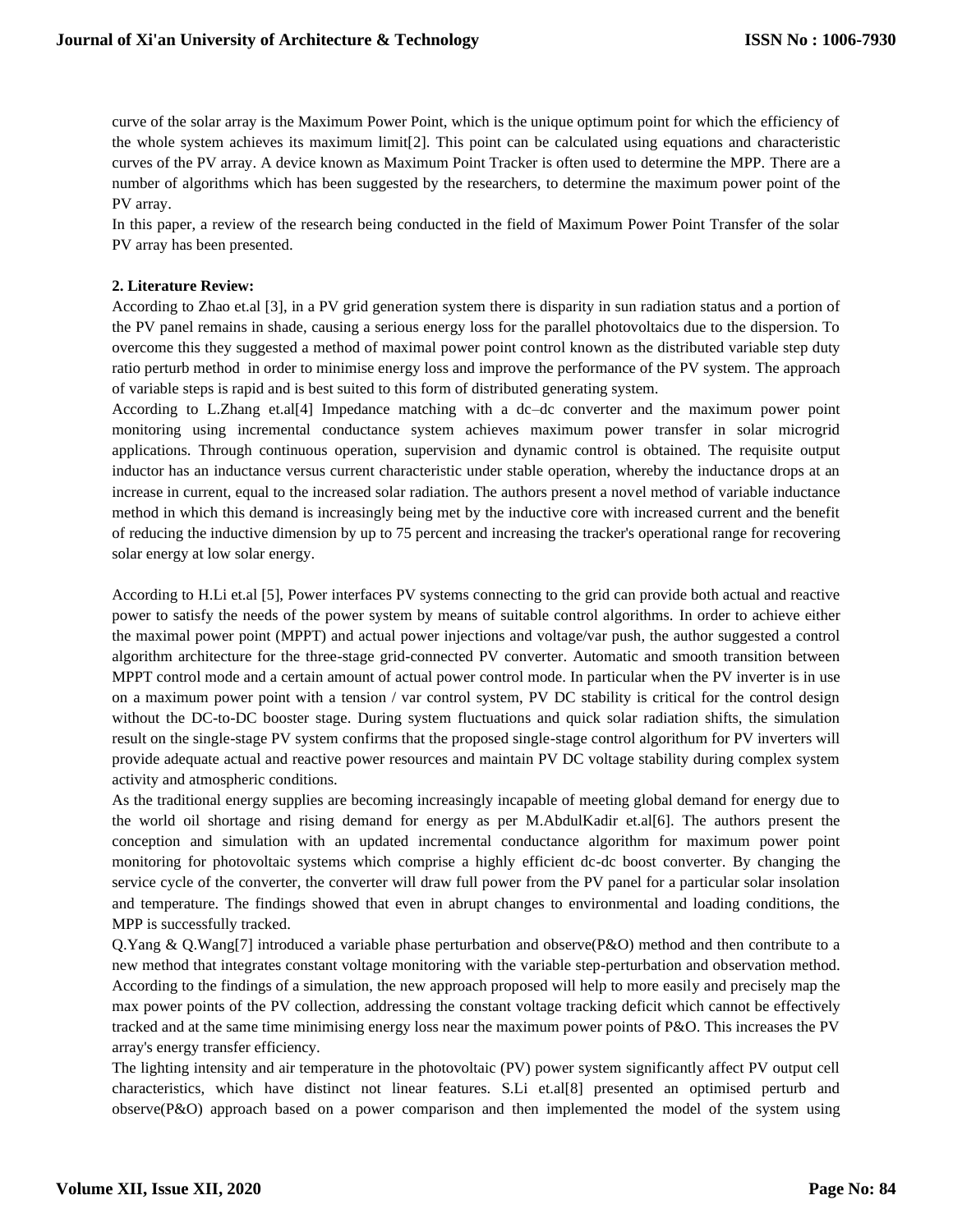MATLAB/Simulink. Compared to conventional P&O and InCond variable steps, the strategy can produce improved efficiency and leads to lower oscillations and less power losses at the highest power point under stable conditions. The improved approach allows for easy and precise monitoring It is proven to also be a successful method to carry out MPPT monitoring of PV cells under conditions of irradiation transition.

The maximal power point tracking approach has a dilemma in terms of tracking precision and speed for fixed stage perturbation and observation (P&O). Y.Du et.al [9] The seek to suggest a solution that can be seen as a balance between efficiency and cost. According to the authors, the optimum choice of perturbed measures is planned offline on the basis of local meteorological data for a given region. The step size may also be adjusted monthly to increase system performance without increasing the complexity of the regulation. In order to validate the efficient and supremacy of the proposed method, simulation and experiments were carried out. For example, the experimental results indicate a 5.8% improvement in energy output by choosing the best steps based on the local radiation data.

Muniz et.al[10] proposed a Neuro Fuzzy based system to model the characteristics of the PV array system. The efficiency of the solar photovoltaic module has several environmental variables, such that the PV module is worked optimally to obtain optimum power from the PV source. The method is a simple and fast MPPT-based framework. It incorporates neurofuzzy system agility that improves self-tuning, and disruption and observation (P&O) accuracy, thereby reducing the oscillation of power regulation.

Shahana & R.Linus [11] suggested the photo voltaic system's maximum power point monitoring based on the correlation between ideal voltage and atmospheric temperature. This system uses the current DC-DC power converter single switch integrated in one-stage single switch converter with buck and buck boost converter results. For the initial monitoring of the maximal power point, the authors suggested perturb and observation algorithms with a large step forward and small step reverse. The optimum voltages of the PV systems at the various insolation level are nearly identical and are expected to be inversely proportional to the constant irradiation temperature variance. For each atmospheric state, the proposed MPPT algorithm with this relation allows for rapid and precise tracing

An intelligent controller was created by Omar et.al[12] with ANFIS that attracts a lot of energy and swift response. The study currently proposes a 500 KW solar PV) farm interface with the grid based on an artificial intelligence approach. In reality, the ANFIS systems are fuzzy inference system guided with artificial neurons. The ANFIS model can be conditioned with randomly chosen data for varying irradiation and temperature levels. The input of the controller is the cell temperature and irradiation level. The output of the controller is the working time of DC-DC boost converters.

According to M.Khateib et.al[13] in the event of abrupt increases in radiation and temperature, the maximal point monitoring (MPPT) per traditional methods in the photovoltaic (PV) device is sluggish or unreliable. These disadvantages can be solved by artificial intelligence algorithms. However the architecture and execution of these algorithms are extremely complex. The authors therefore suggested a Streamlined Intelligent Universal PID controller (SUI-PID) using a solar pump as load to extract full power from a photovoltaic battery. In different operating environments, the proposed controller was comparable with the Fuzzy logic controller (FLC). Simulations indicate that a 32.7 percent faster response with greater rise time compared to the FLC is available for the SUI-PID controller proposed. The controller provides more benefits when opposed to other intelligent algorithms, such as simple architecture and execution.

E.Heydari and A.Varjani[14] suggested that grid-connected photovoltaic systems have taken on a great importance with the advancement of power electronics and semiconductor techniques, off late. These systems can be categorised as power conversion systems on one and two stages. The DC/DC converter is replaced in single-stage systems and the reliability and cost savings of the system is increased. The inverter in these systems must however also incorporate full point monitoring and conversion to DC/AC. It is also so necessary to implement the required inverter control system. In order to accelerate the complex reaction of the proposed control system, they suggest an updated MPP algorithm based on the energy perturbation instead of the voltage or current perturbation Taking into account many advantages of nonlinear operation of the sliding mode, an advanced sliding mode control direct power management system is now being proposed to control the active and reactive power injected into the grid.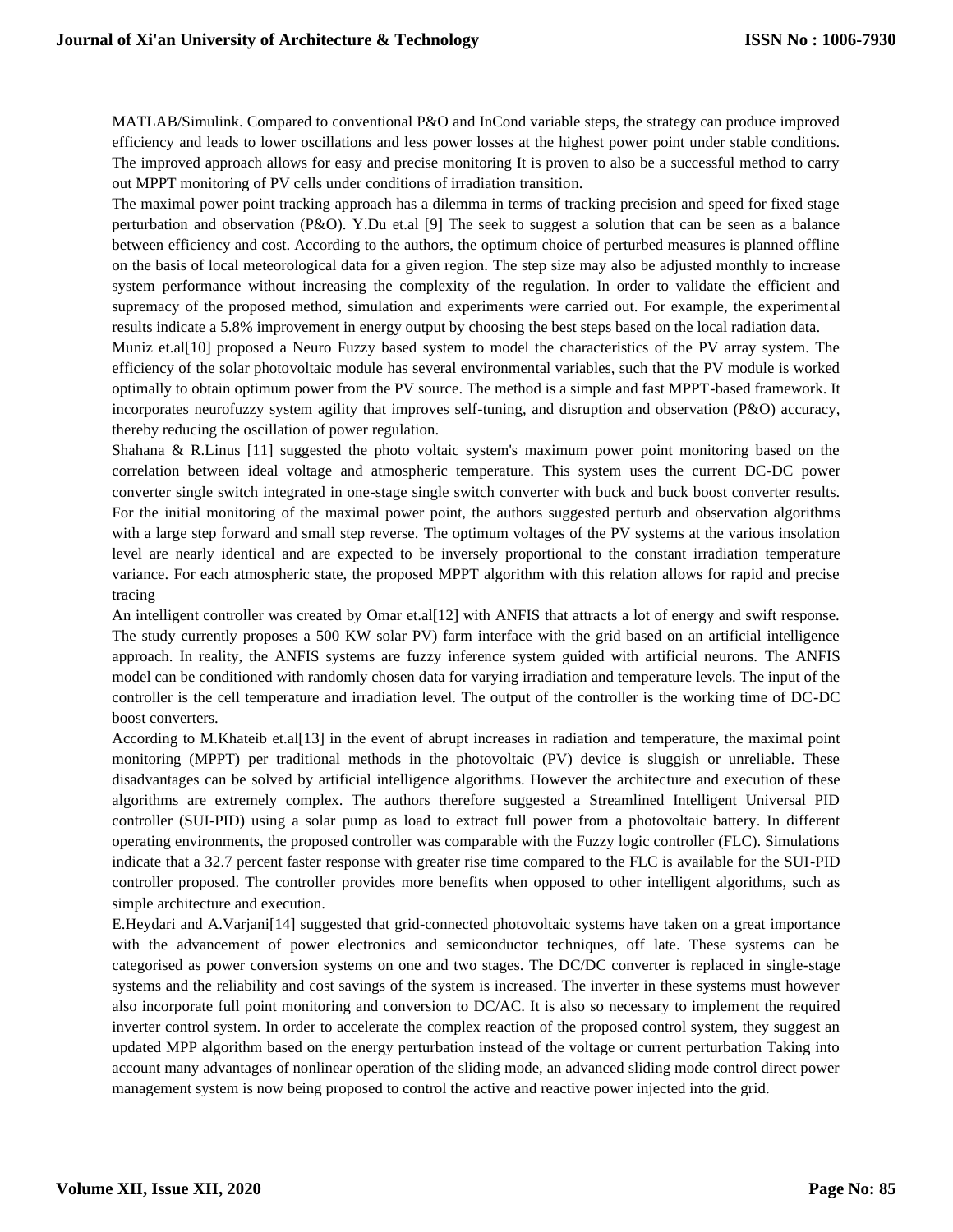#### **3. PV array System**



Figure 1 shows a typical grid connected PV array. A standard series-parallel PV array in six PV modules connecting two diode forms (bypass and blocking). Detailed, three modules per string are linked into the PV modules. If the entire PV panel gets uniform radiance, as seen in Figure 2 in normal condition, the P–V curve shows a single MPP, and all string diodes by-pass are biaised in inverse. The MPPT control method for consistent radiation is thus simple.

The MPPT control technique becomes a difficult task during partial shading because of the difficult task of separating the GP from multiple LPs. The PV array has just one peak when the bypass diode is deleted. In several literatures this has been addressed, but the production potential is significantly diminished. In addition, it is verified that the bypass diode still needs to be associated with the group of PV cells in each PV module in order to increase the output power at partial shading[15].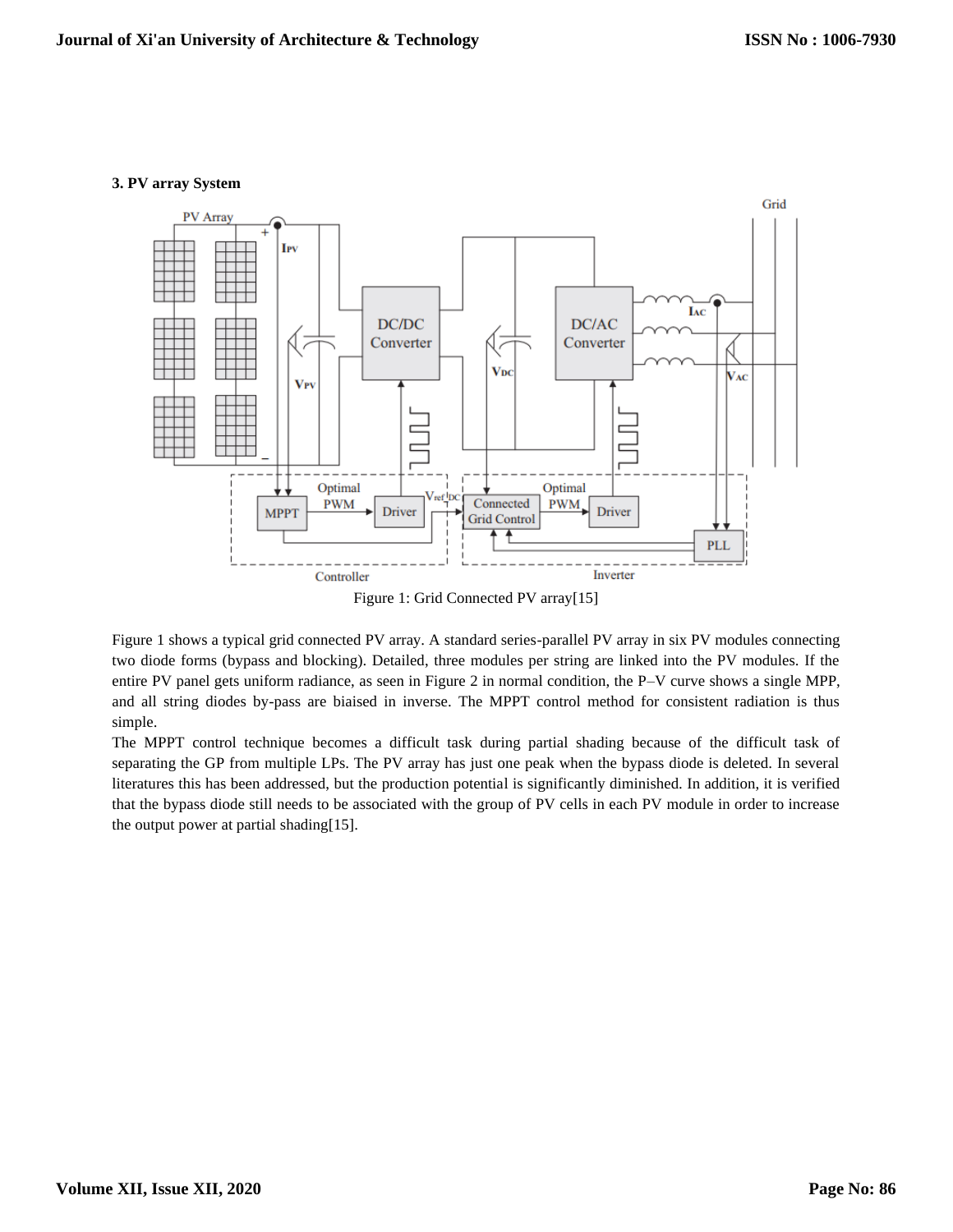

**Figure 2: P-V curve**

# **4. MPPT Control Method:**

The MPPT or Maximum PowerPoint Monitoring is an algorithm that involves the controllers used under some conditions to draw optimal power out of the PV module. The voltage at which the PV module will generate maximal power (or peak power voltage) is called the maximum power point. Maximum power depends on solar energy, atmospheric temperature and the temperature of the solar cell. Figure 3 shows the flowchart of the MPPT control method.

MPPT is primarily based on the extraction of full power from the PV module by letting it run at the most powerful voltage. MPPT tests the performance of the PV module and matches it with the battery voltage and fixes the best power PV module can generate in order to charge the battery. It can also provide power to a DC charge that is directly attached to the battery. The flowchart of MPPT algorithm is as shown below. Y(t) reflects the signal of reference for any voltage or solar photovoltaic current. The key aim of achieving MPP is to adjust the operative point of the device with a minor interruption (after each perturbation the power source is measured) to the referral signal of solar PV. A contrast is made if the estimated power is greater than the previous value, so the signal interference in the same direction is continued.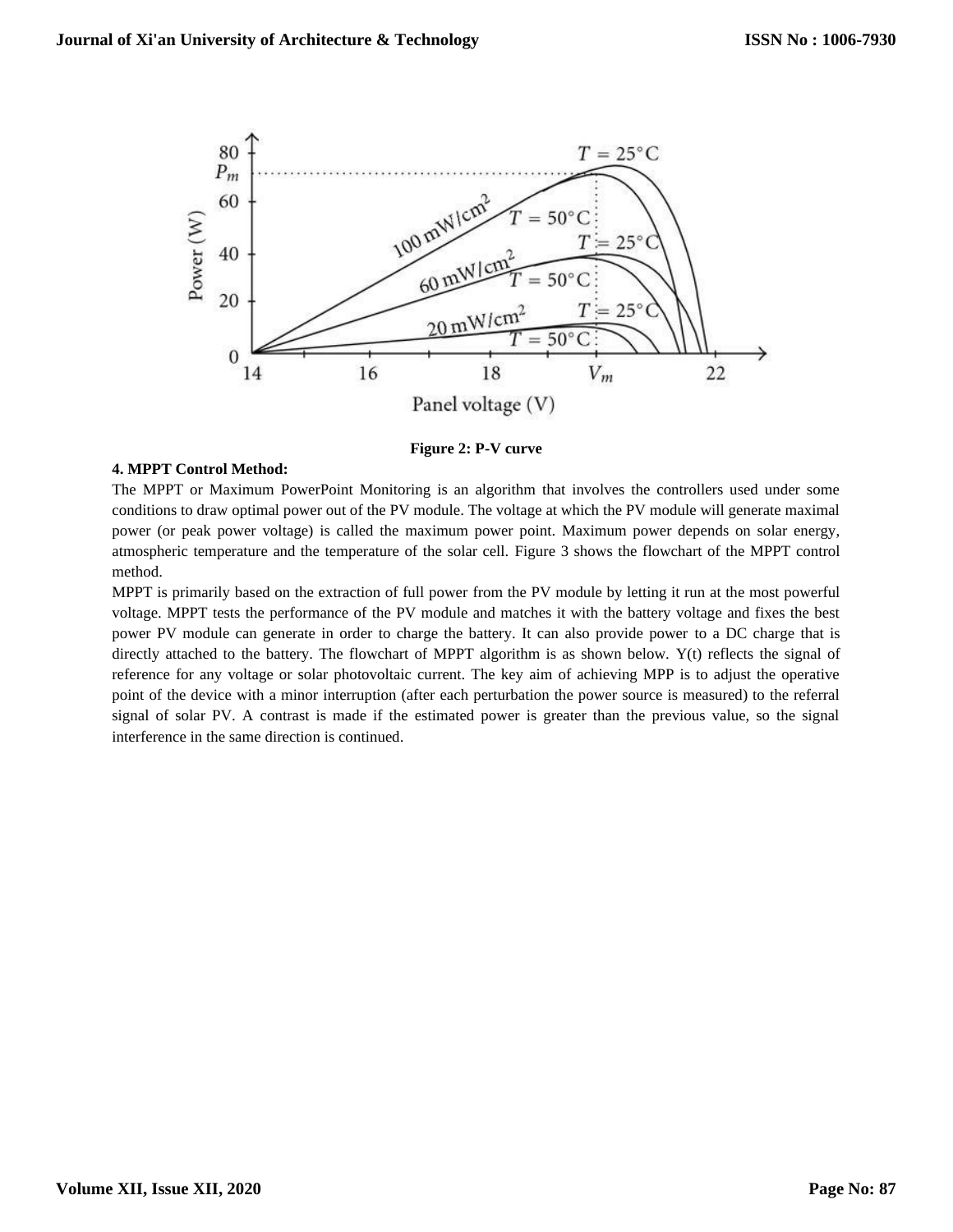

**Figure 3: Flowchart of MPPT algorithm**

# **5. Conclusion**

Solar energy provides us with a sustainable alternative to the existing conventional energy sources. Photovoltaic arrays are used to convert the sunlight into electric energy but the generation of solar energy, since being dependent on the sun is irregular because of changing weather, temperature and atmospheric conditions. Thus, it is essential to have a control mechanism to achieve the maximum efficiency from the solar PV arrays. Perturb & observe method based Maximum Peak Power Tracking system has been suggested by many researchers over the years. In this paper, a review about the various concepts related to PV array system and MPPT control strategy has been discussed along with a thorough investigation into the research suggestions over the past decade.

# **6. References:**

[1] V. P. Nejila and A. I. Selvakumar, "Fuzzy-logic based hill-climbing method for maximum power point tracking in PV systems," 2013 International Conference on Power, Energy and Control (ICPEC), Sri Rangalatchum Dindigul, 2013, pp. 8-13, doi: 10.1109/ICPEC.2013.6527614.

[2] M.G. Villalva, J.R. Gazoli, and E. R. Filho, "Comprehensive approach to modelling and simulation of photovoltaic arrays", Power Electron., IEEE Trans., vol.24,no.5, pp. 1198-1208, May 2009.

[3] T. Zhao, Z. Ju, H. Wang, X. Wei, X. Li and S. Zhang, "The Distributed Maximum Power Point Tracking Method and Application in the PV Grid-Connected Generation," 2010 International Conference on Intelligent System Design and Engineering Application, Changsha, 2010, pp. 639-642, doi: 10.1109/ISDEA.2010.407.

[4] L. Zhang, W. G. Hurley and W. H. Wölfle, "A New Approach to Achieve Maximum Power Point Tracking for PV System With a Variable Inductor," in IEEE Transactions on Power Electronics, vol. 26, no. 4, pp. 1031-1037, April 2011, doi: 10.1109/TPEL.2010.2089644..